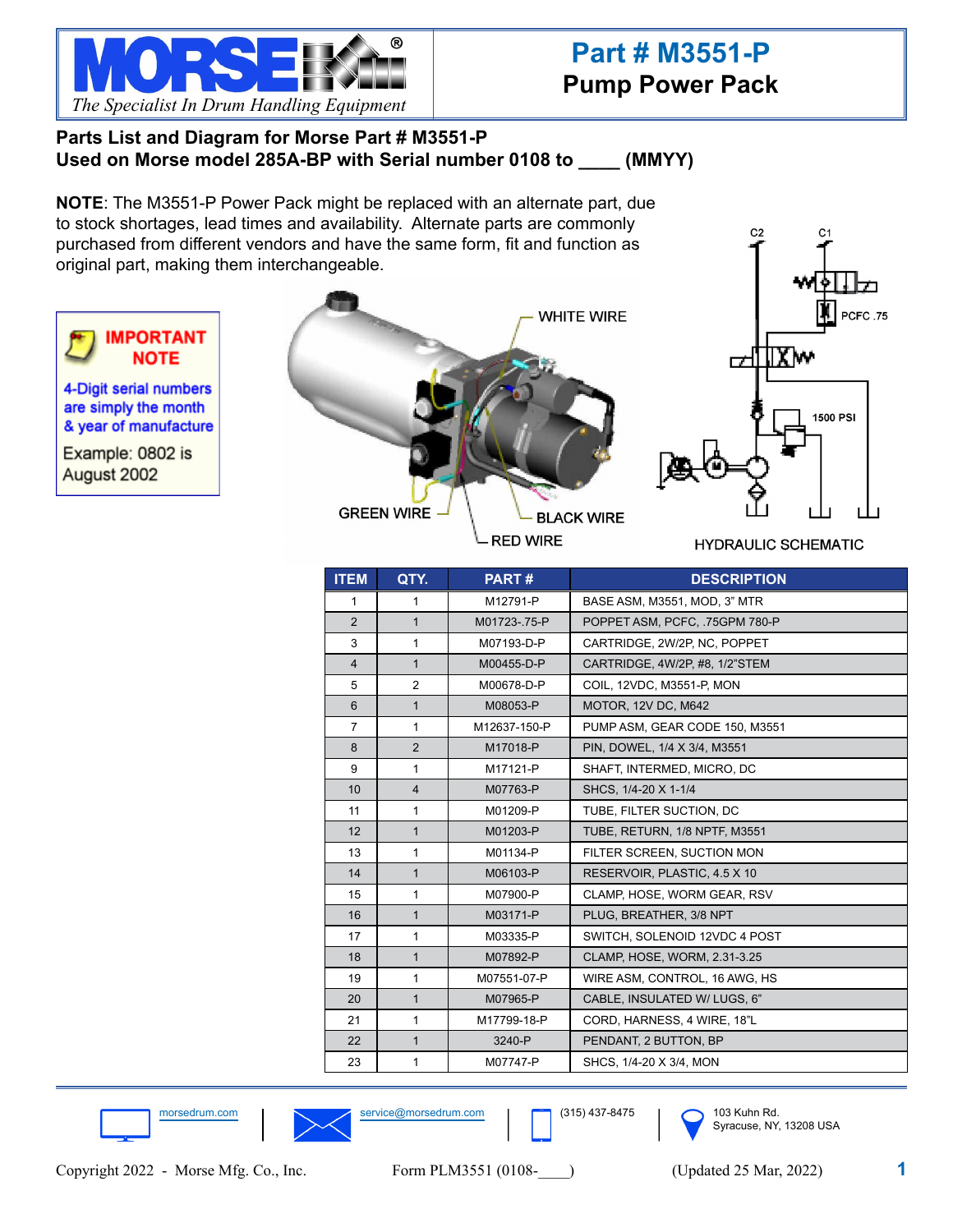

# **Part # M3551-P Pump Power Pack**

## **Parts List and Diagram for Morse Part # M3551-P Used on Morse model 285A-BP with Serial number 0108 to \_\_\_\_ (MMYY)**



THIS VIEW SHOWN **WITHOUT RESERVOIR** 

(SEE NOTE #2)